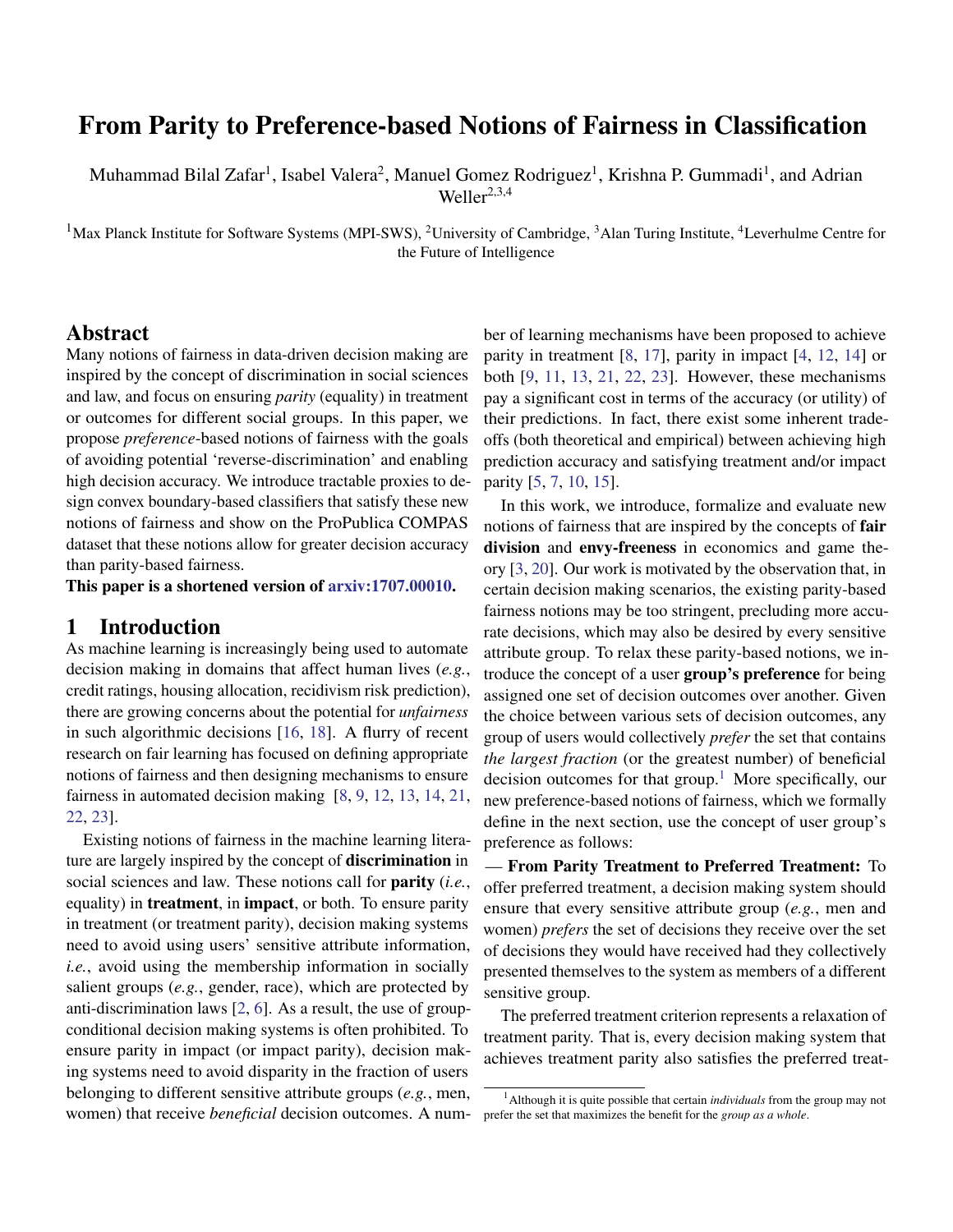<span id="page-1-0"></span>

Figure 1: A fictitious decision making scenario involving two groups: men (M) and women (W). Feature  $f_1$  (x-axis) is highly predictive for women whereas  $f_2$  (y-axis) is highly predictive for men. Green (red) quadrants denote the positive (negative) class. Within each quadrant, the points are distributed uniformly and the numbers in parenthesis denote the number of subjects in that quadrant. The left panel shows the optimal classifier satisfying parity in treatment. This classifier leads to all the men getting classified as negative. The middle panel shows the optimal classifier satisfying parity in impact (in addition to parity in treatment). This classifier achieves impact parity by misclassifying women from positive class into negative class, and in the process, incurs a significant cost in terms of accuracy. The right panel shows a classifier consisting of group-conditional classifiers for men (purple) and women (blue). Both the classifiers satisfy the preferred treatment criterion since for each group, adopting the other group's classifier would lead to a smaller fraction of beneficial outcomes. Additionally, this group-conditional classifier is also a preferred impact classifier since both groups get more benefit as compared to the impact parity classifier and the overall accuracy is better.

ment condition, which implies (in theory) that the optimal decision accuracy that can be achieved under the preferred treatment condition is at least as high as the one achieved under treatment parity. Additionally, preferred treatment allows group-conditional decision making (not allowed by treatment parity), which is necessary to achieve high decision accuracy in scenarios when the predictive power of features varies greatly between different sensitive user groups, as shown in Figure [1.](#page-1-0)

While preferred treatment is a looser notion of fairness than treatment parity, it retains a core fairness property embodied in treatment parity, namely, *envy-freeness at the level of user groups*. Under preferred treatment, no group of users (*e.g.*, men or women, blacks or whites) would feel that they would be collectively better off by switching their group membership (*e.g.*, gender, race). Thus, preferred treatment decision making, despite allowing group-conditional decision making, is not vulnerable to being characterized as "reverse discrimination" against, or "affirmative action" for certain groups.

— From Parity Impact to Preferred Impact: To offer preferred impact, a decision making system needs to ensure that every sensitive attribute group (*e.g.*, men and women) *prefers* the set of decisions they receive over the set of deci-

sions they would have received under the criterion of impact parity.

The preferred impact criterion represents a relaxation of impact parity. That is, every decision making system that achieves impact parity also satisfies the preferred impact condition, which implies (in theory) that the optimal decision accuracy that can be achieved under the preferred impact condition is at least as high as the one achieved under impact parity. Additionally, preferred impact allows disparity in benefits received by different groups, which may be justified in scenarios where insisting on impact parity would only lead to a reduction in the beneficial outcomes received by one or more groups, without necessarily improving them for any other group. In such scenarios, insisting on impact parity can additionally lead to a reduction in the decision accuracy, creating a case of tragedy of impact parity with a worse decision making all round, as shown in Figure [1.](#page-1-0)

While preferred impact is a looser notion of fairness compared to impact parity, by guaranteeing that every group receives *at least* as many beneficial outcomes as they would would have received under impact parity, it retains the core fairness gains in beneficial outcomes that discriminated groups would have achieved under the fairness criterion of impact parity.

Finally, we note that our preference-based fairness notions, while having may attractive properties, are not the most suitable notions of fairness in *all* scenarios. In certain cases, parity fairness may well be the eventual goal [\[1\]](#page-4-21) and the more desirable notion.

## 2 Defining preference-based fairness

In this section, we first introduce two useful quality metrics *utility* and *group benefit*—in the context of fairness in classification, then revisit parity-based fairness definitions in the light of these quality metrics, and finally formalize the two preference-based notions of fairness introduced in Section [1](#page-0-1) from the perspective of the above metrics. For simplicity, we consider binary classification tasks, however, the definitions can be easily extended to m-ary classification.

Quality metrics in fair classification. In a fair (binary) classification task, one needs to find a mapping between the user feature vectors  $x \in \mathbb{R}^d$  and class labels  $y \in \{-1, 1\}$ , where  $(x, y)$  are drawn from an (unknown) distribution  $f(x, y)$ . This is often achieved by finding a mapping function  $\theta$  :  $\mathbb{R}^d \to \mathbb{R}$  such that given a feature vector x with an unknown label  $y$ , the corresponding classifier predicts  $\hat{y}$  = sign( $\theta(x)$ ). However, this mapping function also needs to be *fair* with respect to the values of a user sensitive attribute  $z \in \mathcal{Z} \subseteq \mathbb{Z}_{\geq 0}$  (*e.g.*, sex, race), which are drawn from an (unknown) distribution  $f(z)$  and may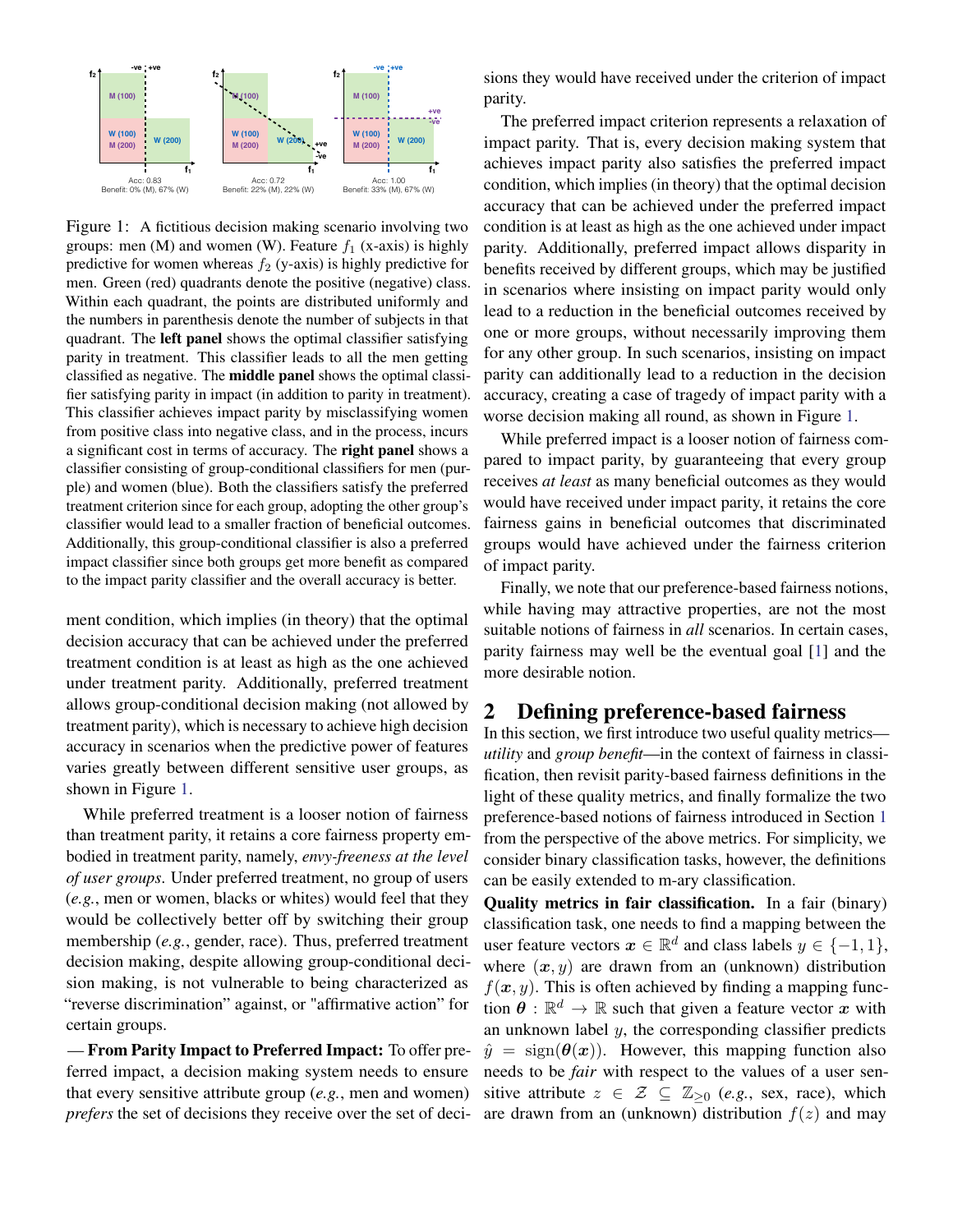be dependent of the feature vectors and class labels, *i.e.*,  $f(\boldsymbol{x}, y, z) = f(\boldsymbol{x}, y|z) f(z) \neq f(\boldsymbol{x}, y) f(z).$ 

Given the above problem setting, we introduce the following quality metrics, which we will use to define and compare different fairness notions:

Utility  $(U)$  is defined as the overall profit obtained by the decision maker using the classifier. For instance, in a loan approval scenario, the decision maker is the bank that gives the loans and the utility can be the overall accuracy of the classifier, *i.e.*:

<span id="page-2-1"></span>
$$
\mathcal{U}(\boldsymbol{\theta}) = \mathbb{E}_{\boldsymbol{x},y}[\mathbb{I}\{\text{sign}(\boldsymbol{\theta}(\boldsymbol{x})) = y\}],
$$

where  $\mathbb{I}(\cdot)$  denotes the indicator function and the expectation is taken over  $f(x, y)$ . It is in the decision maker's interest to use classifiers that maximize utility.

**Group benefit**  $(\mathcal{B}_z)$  are defined as the fraction of beneficial outcomes received by users sharing a certain value of the sensitive attribute z (*e.g.*, blacks, hispanics, whites). For example, in a loan approval scenario, the beneficial outcome for a user may be receiving the loan and the group benefit for each value of  $z$  can be defined as:

$$
\mathcal{B}_z(\boldsymbol{\theta}) = \mathbb{E}_{\boldsymbol{x}|z}[\mathbb{I}\{\text{sign}(\boldsymbol{\theta}(\boldsymbol{x})) = 1\}], \quad (1)
$$

where the expectation is taken over the conditional distribution  $f(x|z)$  and the bank offers a loan to a user if  $sign(\theta(x)) = 1$ . In certain scenarios, as suggested by previous work [\[12,](#page-4-4) [15,](#page-4-18) [22\]](#page-4-8), the group benefits can also be defined as the fraction of beneficial outcomes conditional on the true label of the user:

$$
\mathcal{B}_z(\boldsymbol{\theta}) = \mathbb{E}_{\boldsymbol{x}|z,y=1}[\mathbb{I}\{\text{sign}(\boldsymbol{\theta}(\boldsymbol{x}))=1\}].
$$

Parity-based fairness. A number of recent studies [\[4,](#page-4-13) [9,](#page-4-3) [12,](#page-4-4) [14,](#page-4-6) [21,](#page-4-7) [22,](#page-4-8) [23\]](#page-4-9) have considered a classifier to be fair if it satisfies the impact parity criterion:

$$
\mathcal{B}_z(\boldsymbol{\theta}) = \mathcal{B}_{z'}(\boldsymbol{\theta}) \quad \text{for all } z, z' \in \mathcal{Z}.
$$
 (2)

Although not always explicitly sought, most of the above studies propose classifiers that also satisfy treatment parity in addition to impact parity, *i.e.*, they do not use the sensitive attribute z in the decision making process. However, some of them [\[4,](#page-4-13) [12,](#page-4-4) [14\]](#page-4-6) do not satisfy treatment parity since they resort to group-conditional classifiers, *i.e.*,  $\theta = {\theta_z}_{z \in \mathcal{Z}}$ . In such case, we can rewrite the above parity condition as:

$$
\mathcal{B}_z(\boldsymbol{\theta}_z) = \mathcal{B}_{z'}(\boldsymbol{\theta}_{z'}) \quad \text{for all } z, z' \in \mathcal{Z}.
$$
 (3)

Fairness beyond parity. Given the above quality metrics, we can now formalize the two preference-based fairness notions introduced in Section [1:](#page-0-1)

A classifier  $\theta$  resorting to group-conditional classifiers, *i.e.*,  $\theta = {\theta_z}_{z \in \mathcal{Z}}$ , is a **preferred treatment** classifier if each group sharing a sensitive attribute value z benefits more from its corresponding group-conditional classifier  $\theta_z$  than it would benefit if it would be classified by any of the other group-conditional classifiers  $\theta_{z'}$ , *i.e.*,

<span id="page-2-3"></span>
$$
\mathcal{B}_z(\boldsymbol{\theta}_z) \ge \mathcal{B}_z(\boldsymbol{\theta}_{z'}) \quad \text{for all } z, z' \in \mathcal{Z}.
$$
 (4)

Note that, if a classifier  $\theta$  does not use group-conditional classifiers, *i.e.*,  $\theta_z = \theta$  for all  $z \in \mathcal{Z}$ , it will be always be a preferred treatment classifier. If, in addition, such classifier ensures impact parity, it is easy to show that its utility cannot be larger than a preferred treatment classifier consisting of group-conditional classifiers.

A classifier  $\theta$  offers preferred impact over a classifier  $\theta'$ ensuring impact parity if it achieves higher group benefit for each sensitive attribute value group, *i.e.*,

$$
\mathcal{B}_z(\boldsymbol{\theta}) \geq \mathcal{B}_z(\boldsymbol{\theta}') \quad \text{for all } z \in \mathcal{Z}.
$$
 (5)

One can also rewrite the above condition for groupconditional classifiers, *i.e.*,  $\theta = {\theta_z}_{z \in \mathcal{Z}}$  and  $\theta' =$  $\{\boldsymbol{\theta}'_z\}_{z\in\mathcal{Z}}$ , as follows:

<span id="page-2-2"></span>
$$
\mathcal{B}_z(\boldsymbol{\theta}_z) \ge \mathcal{B}_z(\boldsymbol{\theta}_z') \quad \text{for all } z \in \mathcal{Z}.
$$
 (6)

Note that, given any classifier  $\theta'$  ensuring impact parity, it is easy to show that there will always exist a preferred classifier  $\theta$  with equal or higher utility.

On individual-level preferences. Notice that preferred treatment and preferred impact notions are defined based on the group preferences, *i.e.*, whether a *group as a whole* prefers (or, gets more beneficial outcomes from) a given set of outcomes over another set. It is quite possible that a set of outcomes preferred by the group collectively is not preferred by certain *individuals* in the group. Consequently, one can extend these notions to account for individual preferences as well, *i.e.*, a set of outcomes is preferred over another if all the individuals in the group prefer it. In this paper, we focus on preferred treatment and preferred impact in the context of group preferences, and leave the case of individual preferences and its implications on the cost of achieving fairness to be explored thoroughly in a future study.

#### 3 Training preferred classifiers

In this section, our goal is training preferred treatment and preferred impact group-conditional classifiers, *i.e.*,  $\theta$  =  ${\{\theta_z\}_{z\in\mathcal{Z}}}$ , that maximize utility given a training set  $\mathcal{D} =$  $\{(\boldsymbol{x}_i, y_i, z_i)\}_{i=1}^N$ , where  $(\boldsymbol{x}_i, y_i, z_i) \sim f(\boldsymbol{x}, y, z)$ . In both cases, we will assume that: $2$  each group-conditional classifier is a linear boundary-based classifier, *i.e.*,  $\boldsymbol{\theta}_z(\boldsymbol{x}) = \boldsymbol{\theta}_z^T \boldsymbol{x}$ ,

<span id="page-2-0"></span> $2$ Exploring the relaxations of these assumptions is a very interesting avenue for future work.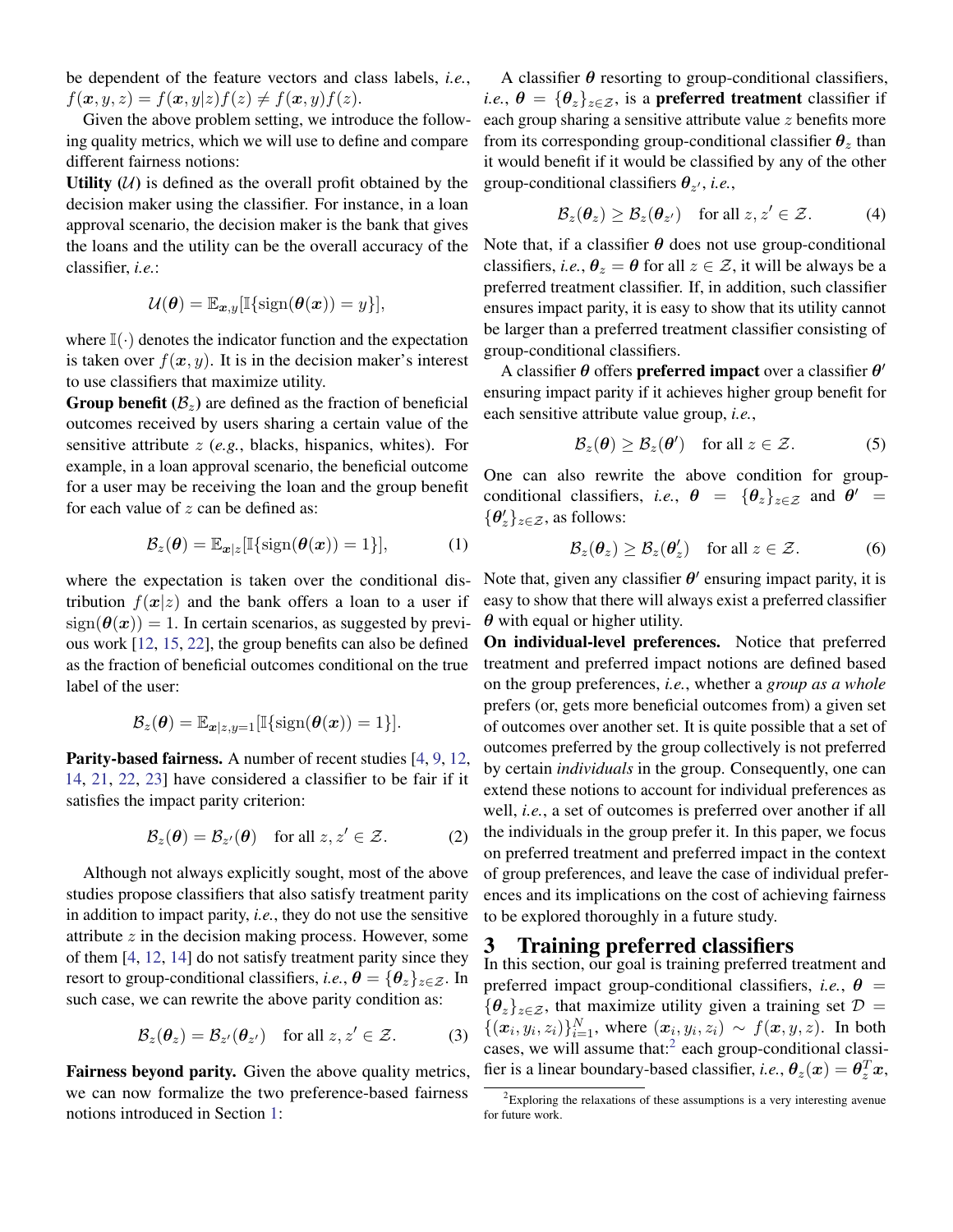the utility function  $U$  is defined as the overall accuracy and the group benefit  $B_z$  for users sharing the sensitive attribute value  $z$  is defined as their average probability of being classified into the positive class (Eq. [1\)](#page-2-1).

Preferred impact classifiers. Given a impact parity classifier with decision boundary parameters  $\{\theta'_{z}\}_{z \in \mathcal{Z}}$  and a convex loss function  $\ell_{\theta}$  of a linear classifier along with the regularization function  $\Omega(.)$ , one could think of finding the decision boundary parameters  $\{\theta_z\}_{z\in\mathcal{Z}}$  of a preferred impact classifier (Eq. [6\)](#page-2-2) that maximizes utility by solving:

$$
\min_{\{\theta_z\}} \quad \frac{1}{N} \sum_{(\boldsymbol{x},y,z) \in \mathcal{D}} \ell_{\theta_z}(\boldsymbol{x},y) + \sum_{z \in \mathcal{Z}} \lambda_z \Omega(\theta_z)
$$
\n
$$
\text{s.t.} \quad \hat{\mathcal{B}}_z(\theta_z) \ge \hat{\mathcal{B}}_z(\theta_z') \quad \forall z \in \mathcal{Z},
$$
\n
$$
(7)
$$

where  $\lambda_z$  is the regularization strength for  $\theta_z$  and  $\hat{\mathcal{B}}_z$  denotes the empirical group benefit. Note that the right hand side of the inequalities does not contain any variables, *i.e.*, the impact parity classifiers  $\{\theta_z'\}_{z \in \mathcal{Z}}$  are given.

Unfortunately, it is very challenging to solve the above problem since, for nontrivial linear-classifiers (*e.g.*, logistic regression, SVMs), the constraints are non-convex. To overcome this difficulty, we approximate the empirical benefit using a ramp (convex) function  $r(x) = \max(0, x)$ , *i.e.*,

<span id="page-3-0"></span>
$$
\min_{\{\theta_z\}} \quad \frac{1}{N} \sum_{(\boldsymbol{x},y,z) \in \mathcal{D}} \ell_{\theta_z}(\boldsymbol{x}, y) + \sum_{z \in \mathcal{Z}} \lambda_z \Omega(\boldsymbol{\theta}_z)
$$
\ns.t. 
$$
\sum_{\boldsymbol{x} \in \mathcal{D}_z} \max(0, \boldsymbol{\theta}_z^T \boldsymbol{x}) \ge \sum_{\boldsymbol{x} \in \mathcal{D}_z} \max(0, \boldsymbol{\theta}_z^T \boldsymbol{x}) \quad \forall z \in \mathcal{Z}
$$
\n(8)

where  $\mathcal{D}_z = \{(\boldsymbol{x}_i, y_i, z_i) \in \mathcal{D} \,|\, z_i = z\}$  denotes the set of users with sensitive attribute value  $z$ . Eq. [8](#page-3-0) is a disciplined convex-concave program (DCCP) for any convex regularizer  $\Omega(\cdot)$  and can be efficiently solved using well-known heuristics [\[19\]](#page-4-22). The above formulation, for example, can be particularized for logistic regression classifier with  $L_2$ -norm regularizer by having  $\ell_{\boldsymbol{\theta}}(\boldsymbol{x},y) = log(1 + exp(y\boldsymbol{\theta}^{T}\boldsymbol{x}))$  and  $\Omega(\theta) = ||\theta||^2$ . One can similarly particularize the formulation for other convex boundary-based classifiers like squared loss, linear / non-linear SVMs, etc.

Preferred treatment classifiers. Using the definition of preferred treatment in Eq. [4,](#page-2-3) one can follow similar steps as preferred impact and find the optimal decision boundary parameters  $\{\theta_z\}_{z\in\mathcal{Z}}$  of a preferred treatment classifier as:

<span id="page-3-2"></span>
$$
\min_{\{\theta_z\}} \quad -\frac{1}{N} \sum_{(\boldsymbol{x},y,z) \in \mathcal{D}} \ell_{\theta_z}(\boldsymbol{x},y) + \sum_{z \in \mathcal{Z}} \lambda_z \Omega(\boldsymbol{\theta}_z) \quad \text{for} \quad \Omega
$$
\n
$$
\text{s.t.} \quad \sum_{\boldsymbol{x} \in \mathcal{D}_z} \max(0, \boldsymbol{\theta}_z^T \boldsymbol{x}) \ge \sum_{\boldsymbol{x} \in \mathcal{D}_z} \max(0, \boldsymbol{\theta}_z^T \boldsymbol{x}) \,\forall \, z, z' \in \mathcal{Z}, \tag{9}
$$

which is also a disciplined convex-concave program (DCCP) for any convex regularizer  $\Omega(\cdot)$  and can be efficiently solved. Here, note that unlike Eq. [8,](#page-3-0) both the left and right hand side of the inequalities contain optimization variables.

#### 4 Evaluation and discussion

Here, we compare the performance of preferred treatment and impact classifiers against unconstrained, treatment parity

<span id="page-3-3"></span>

Figure 2: The figure shows the overall accuracy and the benefits received by the two groups for various classifiers. 'Prf-treat.', 'Prf-imp.', and 'Prf-both' respectively correspond to the classifiers satisfying preferred treatment, preferred impact, and both preferred treatment and impact criteria. Sensitive attribute values 0 and 1 denote blacks and whites, respectively.  $\mathcal{B}_i(\theta_i)$  denotes the benefits obtained by group i when using the classifier of group  $i$ . For the *Parity* case, we train just one classifier for both the groups, so the benefits do not change by adopting other group's classifier.

x)  $\forall z \in \mathcal{Z}$  (group-1). The group benefits are computed as the fraction and impact parity classifiers on the ProPublica COMPAS dataset [\[16\]](#page-4-0). The classification task is to predict whether a criminal defendant would recidivate within two years (negative class) or not (positive class). We use the same set of features as used by Zafar et al. [\[21\]](#page-4-7) for training the classifiers. We designate race as the sensitive attribute and divide the subjects into two groups: blacks (group-0) and whites of subjects being classified into the positive class.

> Next, we consider the following classifiers, which we train to maximize utility subject to the corresponding con-straints:<sup>[3](#page-3-1)</sup> An unconstrained (*Uncons*) classifier that resorts to group-conditional classifiers. It violates treatment parity and potentially violates impact parity as well. A *parity* classifier that does not use the sensitive attribute group information in the decision making, and is constrained to satisfy both treatment parity—its decisions do not change based on the users' sensitive attribute value as it does not resort to group-conditional classifiers—and impact parity—it ensures that the benefits for all groups are the same. We train this parity classifier using the methodology proposed by Zafar et al. [\[22\]](#page-4-8). And finally, we train a *preferred treatment* classifier (Eq. [9\)](#page-3-2), a *preferred impact* classifier (Eq. [8\)](#page-3-0), and a classifier (*preferred both*) which is both a preferred treatment as well as a preferred impact classifier. All the preferred classifiers consist of group-conditional classifiers.

> The results, presented in Figure [2,](#page-3-3) show that the *Uncons* classifier, in addition to violating treatment parity (a separate classifier for each group) and impact parity (high disparity in group benefits), also violates the preferred treatment criterion (group-0 would benefit more by adopting group-1's classifier). On the other hand, the *Parity* classifier satisfies the treatment parity and impact parity but it does so at a large

<span id="page-3-1"></span><sup>&</sup>lt;sup>3</sup>We use logistic regression classifiers with  $L_2$ -norm regularization.